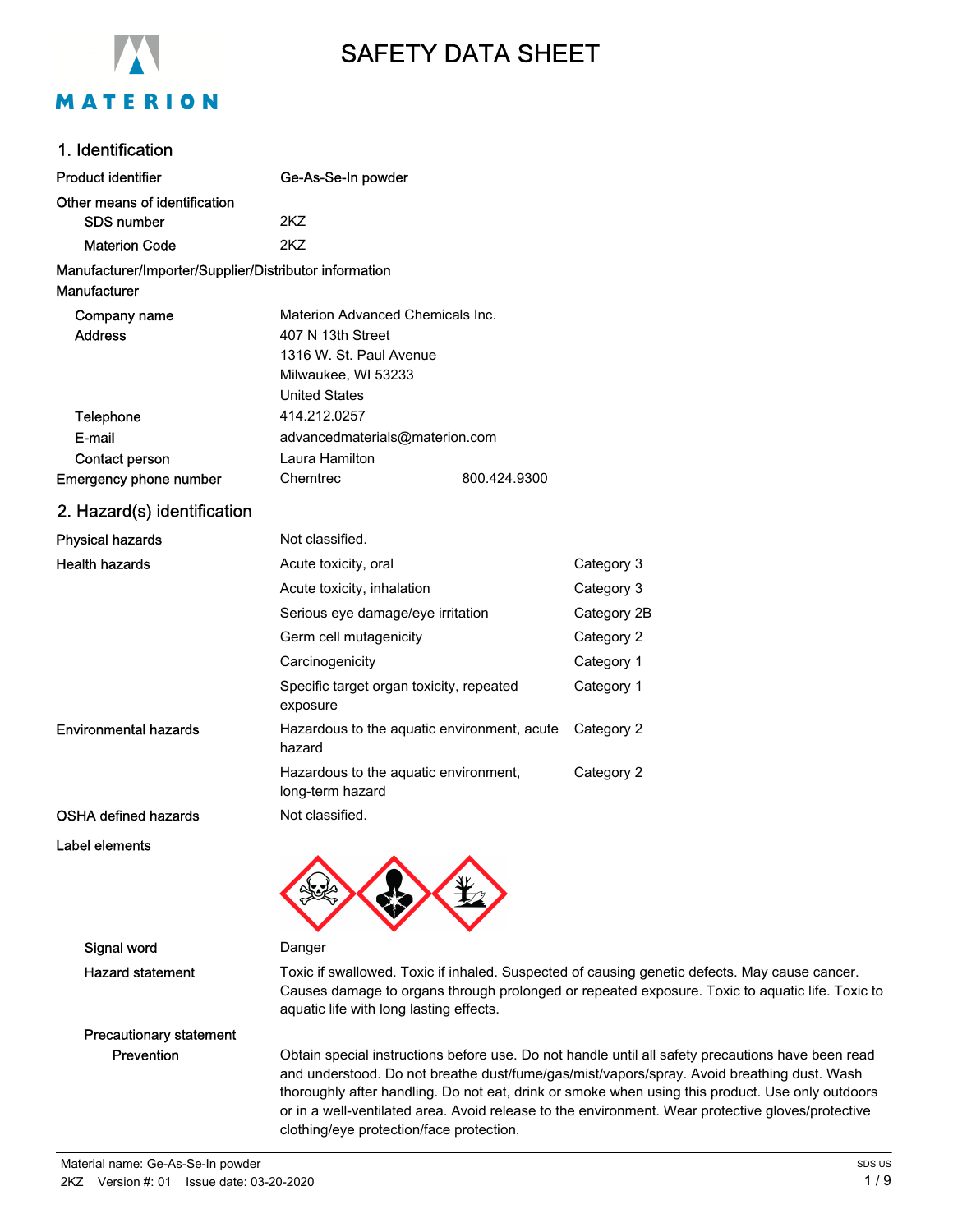| Response                                     | If swallowed: Immediately call a poison center/doctor. Rinse mouth. If inhaled: Remove person to<br>fresh air and keep comfortable for breathing. If exposed or concerned: Get medical<br>advice/attention. Call a poison center/doctor. Collect spillage. |
|----------------------------------------------|------------------------------------------------------------------------------------------------------------------------------------------------------------------------------------------------------------------------------------------------------------|
| Storage                                      | Store in a well-ventilated place. Keep container tightly closed. Store locked up.                                                                                                                                                                          |
| <b>Disposal</b>                              | Dispose of contents/container in accordance with local/regional/national/international regulations.                                                                                                                                                        |
| Hazard(s) not otherwise<br>classified (HNOC) | None known.                                                                                                                                                                                                                                                |
| Supplemental information                     | None.                                                                                                                                                                                                                                                      |

# 3. Composition/information on ingredients

Mixtures

| Chemical name | Common name and synonyms | CAS number | % |
|---------------|--------------------------|------------|---|
| Arsenic       |                          | 7440-38-2  |   |
| Germanium     |                          | 7440-56-4  |   |
| Indium        |                          | 7440-74-6  |   |
| Selenium      |                          | 7782-49-2  |   |

# 4. First-aid measures

| Inhalation                                                                   | Remove victim to fresh air and keep at rest in a position comfortable for breathing. Oxygen or<br>artificial respiration if needed. Do not use mouth-to-mouth method if victim inhaled the substance.<br>Induce artificial respiration with the aid of a pocket mask equipped with a one-way valve or other<br>proper respiratory medical device. Call a poison center or doctor/physician.                                                      |
|------------------------------------------------------------------------------|--------------------------------------------------------------------------------------------------------------------------------------------------------------------------------------------------------------------------------------------------------------------------------------------------------------------------------------------------------------------------------------------------------------------------------------------------|
| Skin contact                                                                 | Wash off with soap and water. Get medical attention if irritation develops and persists.                                                                                                                                                                                                                                                                                                                                                         |
| Eye contact                                                                  | Do not rub eyes. Rinse with water. Get medical attention if irritation develops and persists.                                                                                                                                                                                                                                                                                                                                                    |
| Ingestion                                                                    | Call a physician or poison control center immediately. Rinse mouth. Do not induce vomiting without<br>advice from poison control center. If vomiting occurs, keep head low so that stomach content<br>doesn't get into the lungs. Do not use mouth-to-mouth method if victim ingested the substance.<br>Induce artificial respiration with the aid of a pocket mask equipped with a one-way valve or other<br>proper respiratory medical device. |
| Most important<br>symptoms/effects, acute and<br>delayed                     | Headache. Prolonged exposure may cause chronic effects.                                                                                                                                                                                                                                                                                                                                                                                          |
| Indication of immediate medical<br>attention and special treatment<br>needed | Provide general supportive measures and treat symptomatically. Keep victim warm. Keep victim<br>under observation. Symptoms may be delayed.                                                                                                                                                                                                                                                                                                      |
| <b>General information</b>                                                   | IF exposed or concerned: Get medical advice/attention. If you feel unwell, seek medical advice<br>(show the label where possible). Ensure that medical personnel are aware of the material(s)<br>involved, and take precautions to protect themselves. Show this safety data sheet to the doctor in<br>attendance.                                                                                                                               |
| 5. Fire-fighting measures                                                    |                                                                                                                                                                                                                                                                                                                                                                                                                                                  |
| Suitable extinguishing media                                                 | Foam. Powder. Carbon dioxide (CO2).                                                                                                                                                                                                                                                                                                                                                                                                              |
| Unsuitable extinguishing media                                               | Do not use water jet as an extinguisher, as this will spread the fire.                                                                                                                                                                                                                                                                                                                                                                           |
| Specific hazards arising from<br>the chemical                                | During fire, gases hazardous to health may be formed.                                                                                                                                                                                                                                                                                                                                                                                            |
| Special protective equipment<br>and precautions for firefighters             | Self-contained breathing apparatus and full protective clothing must be worn in case of fire.                                                                                                                                                                                                                                                                                                                                                    |
| Fire fighting<br>equipment/instructions                                      | Move containers from fire area if you can do so without risk.                                                                                                                                                                                                                                                                                                                                                                                    |
| Specific methods                                                             | Use standard firefighting procedures and consider the hazards of other involved materials.                                                                                                                                                                                                                                                                                                                                                       |
| <b>General fire hazards</b>                                                  | No unusual fire or explosion hazards noted.                                                                                                                                                                                                                                                                                                                                                                                                      |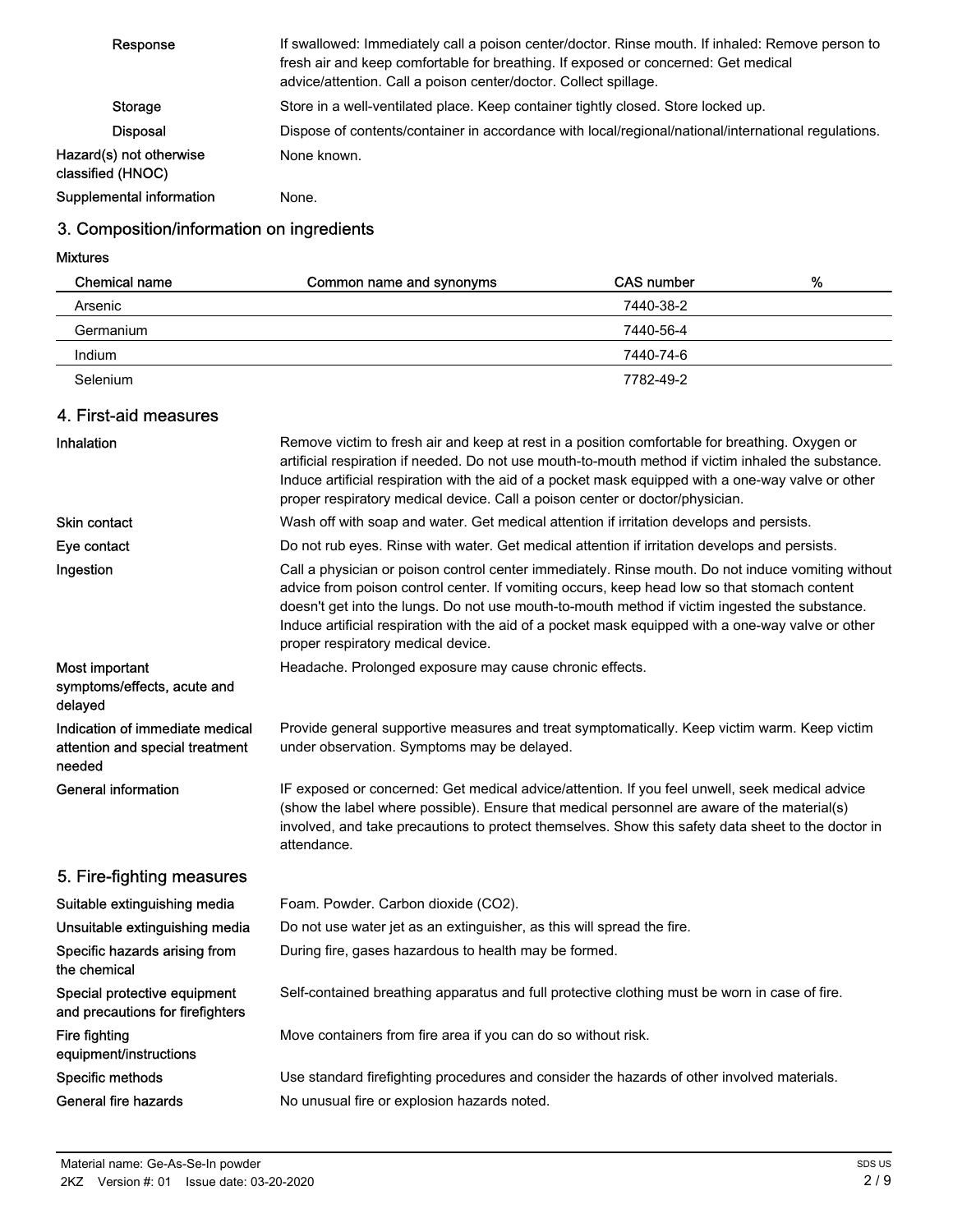## 6. Accidental release measures

| Personal precautions, protective<br>equipment and emergency<br>procedures | Keep unnecessary personnel away. Keep people away from and upwind of spill/leak. Wear<br>appropriate protective equipment and clothing during clean-up. Avoid inhalation of dust. Ensure<br>adequate ventilation. Local authorities should be advised if significant spillages cannot be<br>contained. For personal protection, see section 8 of the SDS.                                                                                                                                                                                                         |
|---------------------------------------------------------------------------|-------------------------------------------------------------------------------------------------------------------------------------------------------------------------------------------------------------------------------------------------------------------------------------------------------------------------------------------------------------------------------------------------------------------------------------------------------------------------------------------------------------------------------------------------------------------|
| Methods and materials for<br>containment and cleaning up                  | Avoid dispersal of dust in the air (i.e., clearing dust surfaces with compressed air). This material is<br>classified as a water pollutant under the Clean Water Act and should be prevented from<br>contaminating soil or from entering sewage and drainage systems which lead to waterways. Stop<br>the flow of material, if this is without risk.                                                                                                                                                                                                              |
|                                                                           | Large Spills: Wet down with water and dike for later disposal. Absorb in vermiculite, dry sand or<br>earth and place into containers. Shovel the material into waste container. Following product<br>recovery, flush area with water.                                                                                                                                                                                                                                                                                                                             |
|                                                                           | Small Spills: Sweep up or vacuum up spillage and collect in suitable container for disposal. Wipe<br>up with absorbent material (e.g. cloth, fleece). Clean surface thoroughly to remove residual<br>contamination.                                                                                                                                                                                                                                                                                                                                               |
|                                                                           | Never return spills to original containers for re-use. Put material in suitable, covered, labeled<br>containers. For waste disposal, see section 13 of the SDS.                                                                                                                                                                                                                                                                                                                                                                                                   |
| <b>Environmental precautions</b>                                          | Avoid release to the environment. Inform appropriate managerial or supervisory personnel of all<br>environmental releases. Prevent further leakage or spillage if safe to do so. Avoid discharge into<br>drains, water courses or onto the ground.                                                                                                                                                                                                                                                                                                                |
| 7. Handling and storage                                                   |                                                                                                                                                                                                                                                                                                                                                                                                                                                                                                                                                                   |
| Precautions for safe handling                                             | Obtain special instructions before use. Do not handle until all safety precautions have been read<br>and understood. Minimize dust generation and accumulation. Do not taste or swallow. Avoid<br>breathing dust. Avoid prolonged exposure. When using, do not eat, drink or smoke. Should be<br>handled in closed systems, if possible. Use only outdoors or in a well-ventilated area. Wear<br>appropriate personal protective equipment. Wash hands thoroughly after handling. Avoid release<br>to the environment. Observe good industrial hygiene practices. |
| Conditions for safe storage,<br>including any incompatibilities           | Store locked up. Store in tightly closed container. Store in a well-ventilated place. Store away from<br>incompatible materials (see Section 10 of the SDS).                                                                                                                                                                                                                                                                                                                                                                                                      |

# 8. Exposure controls/personal protection

#### Occupational exposure limits

The following constituents are the only constituents of the product which have a PEL, TLV or other recommended exposure limit. At this time, the other constituents have no known exposure limits.

#### US. OSHA Specifically Regulated Substances (29 CFR 1910.1001-1050)

| Components                                                        | Type        | Value            |  |
|-------------------------------------------------------------------|-------------|------------------|--|
| Arsenic (CAS 7440-38-2)                                           | TWA         | $0.01$ mg/m $3$  |  |
| US. OSHA Table Z-1 Limits for Air Contaminants (29 CFR 1910.1000) |             |                  |  |
| Components                                                        | <b>Type</b> | Value            |  |
| Selenium (CAS 7782-49-2)                                          | <b>PEL</b>  | $0.2$ mg/m $3$   |  |
| US. ACGIH Threshold Limit Values                                  |             |                  |  |
| Components                                                        | <b>Type</b> | Value            |  |
| Arsenic (CAS 7440-38-2)                                           | TWA         | $0.01$ mg/m $3$  |  |
| Indium (CAS 7440-74-6)                                            | TWA         | $0.1$ mg/m $3$   |  |
| Selenium (CAS 7782-49-2)                                          | TWA         | $0.2$ mg/m $3$   |  |
| US. NIOSH: Pocket Guide to Chemical Hazards                       |             |                  |  |
| Components                                                        | Type        | Value            |  |
| Arsenic (CAS 7440-38-2)                                           | Ceiling     | $0.002$ mg/m $3$ |  |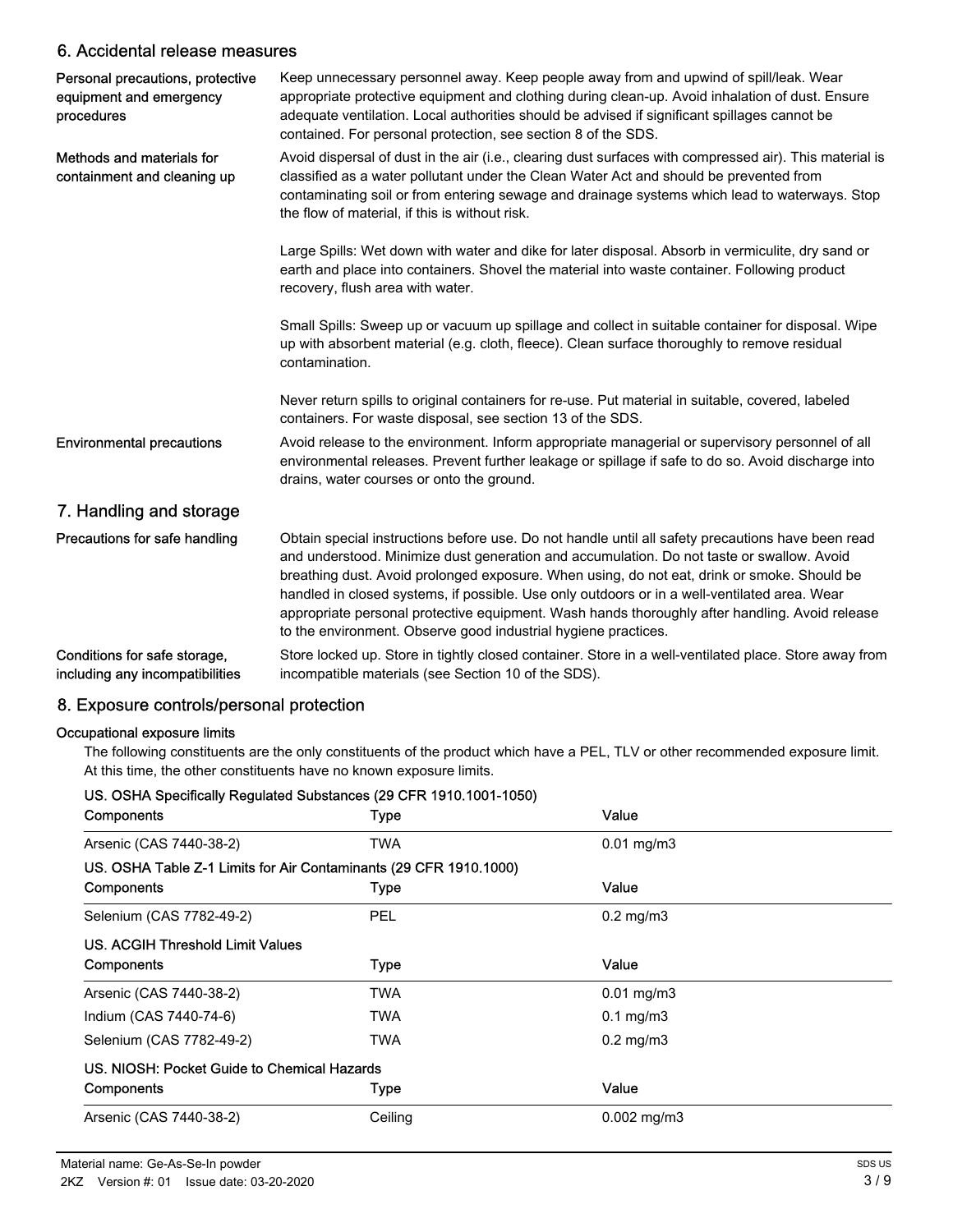| US. NIOSH: Pocket Guide to Chemical Hazards                                                  |                                                                                                                                                                                                                                                                                                                                                                    |                                                                   |          |                                   |
|----------------------------------------------------------------------------------------------|--------------------------------------------------------------------------------------------------------------------------------------------------------------------------------------------------------------------------------------------------------------------------------------------------------------------------------------------------------------------|-------------------------------------------------------------------|----------|-----------------------------------|
| Components                                                                                   | Type                                                                                                                                                                                                                                                                                                                                                               |                                                                   |          | Value                             |
| Indium (CAS 7440-74-6)                                                                       | <b>TWA</b>                                                                                                                                                                                                                                                                                                                                                         |                                                                   |          | $0.1$ mg/m $3$                    |
| Selenium (CAS 7782-49-2)                                                                     | <b>TWA</b>                                                                                                                                                                                                                                                                                                                                                         |                                                                   |          | $0.2$ mg/m $3$                    |
| US. California Code of Regulations, Title 8, Section 5155. Airborne Contaminants             |                                                                                                                                                                                                                                                                                                                                                                    |                                                                   |          |                                   |
| Components                                                                                   | <b>Type</b>                                                                                                                                                                                                                                                                                                                                                        |                                                                   |          | Value                             |
| Arsenic (CAS 7440-38-2)                                                                      | PEL                                                                                                                                                                                                                                                                                                                                                                |                                                                   |          | $0.01$ mg/m $3$                   |
|                                                                                              | <b>TWA</b>                                                                                                                                                                                                                                                                                                                                                         |                                                                   |          | $0.005$ mg/m3                     |
| Indium (CAS 7440-74-6)                                                                       | PEL                                                                                                                                                                                                                                                                                                                                                                |                                                                   |          | $0.1$ mg/m $3$                    |
| Selenium (CAS 7782-49-2)                                                                     | PEL                                                                                                                                                                                                                                                                                                                                                                |                                                                   |          | $0.2$ mg/m $3$                    |
| <b>Biological limit values</b>                                                               |                                                                                                                                                                                                                                                                                                                                                                    |                                                                   |          |                                   |
| <b>ACGIH Biological Exposure Indices</b>                                                     |                                                                                                                                                                                                                                                                                                                                                                    |                                                                   |          |                                   |
| Components                                                                                   | Value                                                                                                                                                                                                                                                                                                                                                              | Determinant                                                       | Specimen | <b>Sampling Time</b>              |
| Arsenic (CAS 7440-38-2)                                                                      | $35 \mu g/l$                                                                                                                                                                                                                                                                                                                                                       | Inorganic<br>arsenic, plus<br>methylated<br>metabolites, as<br>As | Urine    | $\star$                           |
| * - For sampling details, please see the source document.                                    |                                                                                                                                                                                                                                                                                                                                                                    |                                                                   |          |                                   |
| <b>Exposure guidelines</b>                                                                   |                                                                                                                                                                                                                                                                                                                                                                    |                                                                   |          |                                   |
| US NIOSH Pocket Guide to Chemical Hazards: Skin designation                                  |                                                                                                                                                                                                                                                                                                                                                                    |                                                                   |          |                                   |
| Arsenic (CAS 7440-38-2)                                                                      |                                                                                                                                                                                                                                                                                                                                                                    |                                                                   |          | Can be absorbed through the skin. |
| Appropriate engineering controls                                                             | Good general ventilation should be used. Ventilation rates should be matched to conditions. If<br>applicable, use process enclosures, local exhaust ventilation, or other engineering controls to<br>maintain airborne levels below recommended exposure limits. If exposure limits have not been<br>established, maintain airborne levels to an acceptable level. |                                                                   |          |                                   |
| Individual protection measures, such as personal protective equipment<br>Eye/face protection | Wear safety glasses with side shields (or goggles).                                                                                                                                                                                                                                                                                                                |                                                                   |          |                                   |
| Skin protection<br>Hand protection                                                           | Wear appropriate chemical resistant gloves.                                                                                                                                                                                                                                                                                                                        |                                                                   |          |                                   |
| Other                                                                                        | Wear appropriate chemical resistant clothing. Use of an impervious apron is recommended.                                                                                                                                                                                                                                                                           |                                                                   |          |                                   |
| <b>Respiratory protection</b>                                                                | Wear positive pressure self-contained breathing apparatus (SCBA).                                                                                                                                                                                                                                                                                                  |                                                                   |          |                                   |
| <b>Thermal hazards</b>                                                                       | Wear appropriate thermal protective clothing, when necessary.                                                                                                                                                                                                                                                                                                      |                                                                   |          |                                   |
| General hygiene considerations                                                               | Observe any medical surveillance requirements. Keep away from food and drink. Always observe<br>good personal hygiene measures, such as washing after handling the material and before eating,<br>drinking, and/or smoking. Routinely wash work clothing and protective equipment to remove<br>contaminants.                                                       |                                                                   |          |                                   |
| 9. Physical and chemical properties                                                          |                                                                                                                                                                                                                                                                                                                                                                    |                                                                   |          |                                   |
| Appearance                                                                                   |                                                                                                                                                                                                                                                                                                                                                                    |                                                                   |          |                                   |

| <b>Physical state</b>        | Solid.                         |
|------------------------------|--------------------------------|
| Form                         | Powder.                        |
| Color                        | Not available.                 |
| Odor                         | Not available.                 |
| Odor threshold               | Not available.                 |
| рH                           | Not available.                 |
| Melting point/freezing point | 313.88 °F (156.6 °C) estimated |
|                              |                                |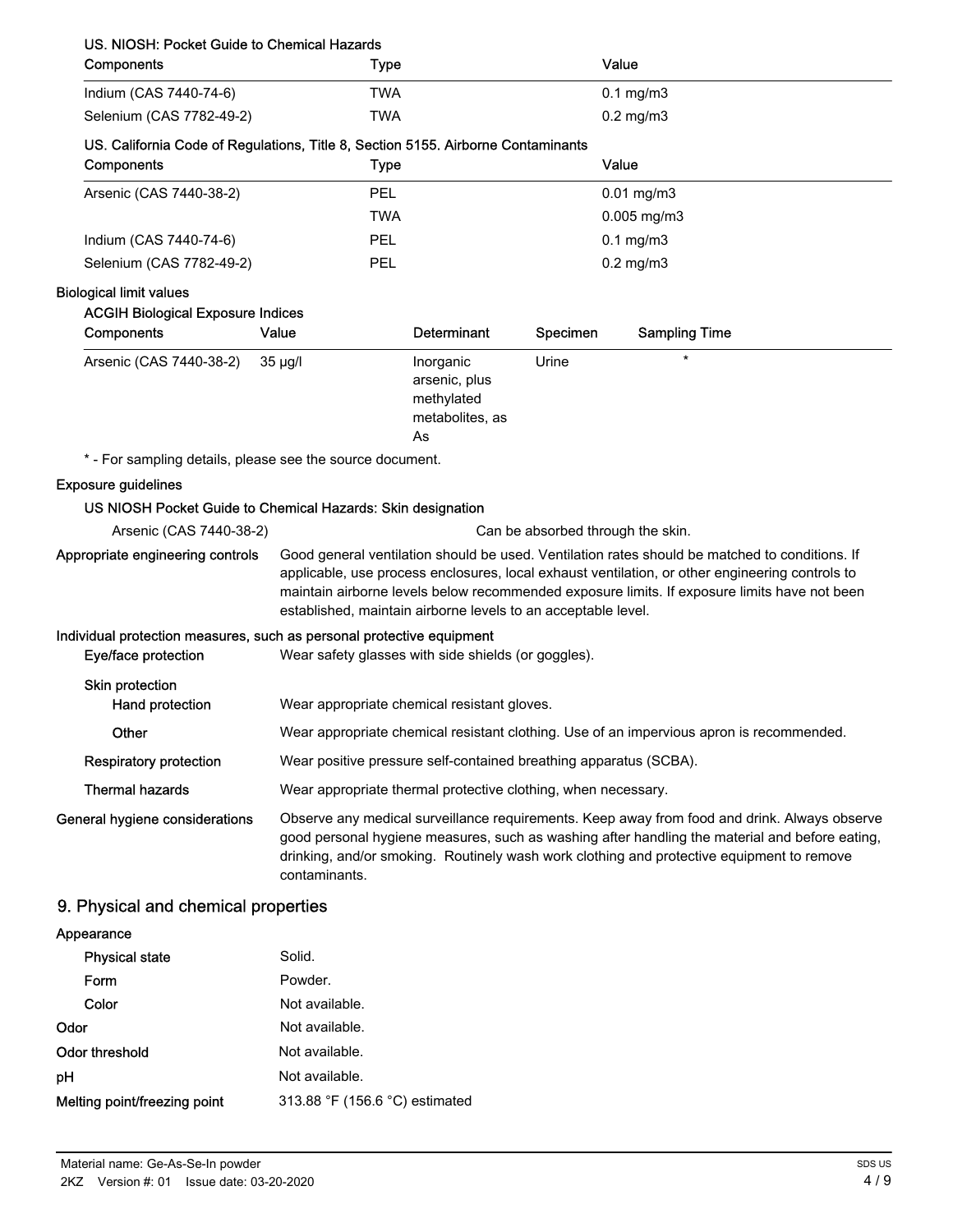| Initial boiling point and boiling<br>range                                        | 1265 °F (685 °C) estimated                                                                                                 |
|-----------------------------------------------------------------------------------|----------------------------------------------------------------------------------------------------------------------------|
| <b>Flash point</b>                                                                | Not available.                                                                                                             |
| <b>Evaporation rate</b>                                                           | Not available.                                                                                                             |
| Flammability (solid, gas)                                                         | Not available.                                                                                                             |
| Upper/lower flammability or explosive limits<br>Flammability limit - lower<br>(%) | Not available.                                                                                                             |
| Flammability limit - upper<br>$(\%)$                                              | Not available.                                                                                                             |
| Explosive limit - lower (%)                                                       | Not available.                                                                                                             |
| Explosive limit - upper (%)                                                       | Not available.                                                                                                             |
| Vapor pressure                                                                    | 3039.74 hPa estimated                                                                                                      |
| Vapor density                                                                     | Not available.                                                                                                             |
| <b>Relative density</b>                                                           | Not available.                                                                                                             |
| Solubility(ies)<br>Solubility (water)                                             | Not available.                                                                                                             |
| <b>Partition coefficient</b><br>(n-octanol/water)                                 | Not available.                                                                                                             |
| Auto-ignition temperature                                                         | Not available.                                                                                                             |
| <b>Decomposition temperature</b>                                                  | Not available.                                                                                                             |
| <b>Viscosity</b>                                                                  | Not available.                                                                                                             |
| Other information                                                                 |                                                                                                                            |
| <b>Density</b>                                                                    | 5.41 g/cm3 estimated                                                                                                       |
| <b>Explosive properties</b>                                                       | Not explosive.                                                                                                             |
| <b>Oxidizing properties</b>                                                       | Not oxidizing.                                                                                                             |
| Specific gravity                                                                  | 5.41 estimated                                                                                                             |
| 10. Stability and reactivity                                                      |                                                                                                                            |
| Reactivity                                                                        | The product is stable and non-reactive under normal conditions of use, storage and transport.                              |
| <b>Chemical stability</b>                                                         | Material is stable under normal conditions.                                                                                |
| Possibility of hazardous<br>reactions                                             | Hazardous polymerization does not occur.                                                                                   |
| Conditions to avoid                                                               | Keep away from heat, hot surfaces, sparks, open flames and other ignition sources. Contact with<br>incompatible materials. |
| Incompatible materials                                                            | Acids. Strong oxidizing agents.                                                                                            |
| Hazardous decomposition<br>products                                               | No hazardous decomposition products are known.                                                                             |
| 11. Toxicological information                                                     |                                                                                                                            |
| Information on likely routes of exposure                                          |                                                                                                                            |
| Inhalation                                                                        | Toxic if inhaled.                                                                                                          |
| Skin contact                                                                      | No adverse effects due to skin contact are expected.                                                                       |

Information on toxicological effects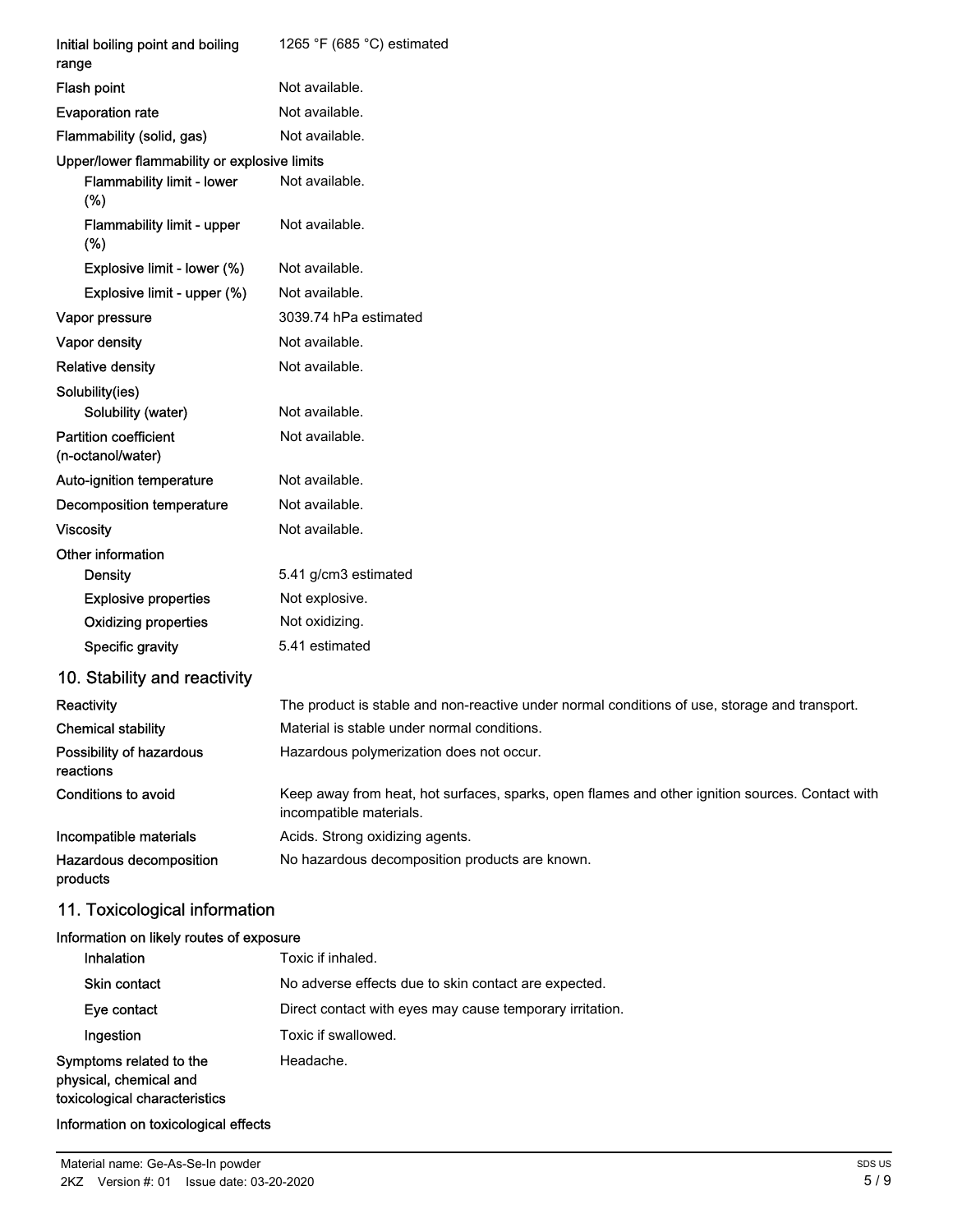| <b>Acute toxicity</b>                                          | Toxic if inhaled. Toxic if swallowed.                                                                                                                 |                                                                              |                                                     |  |
|----------------------------------------------------------------|-------------------------------------------------------------------------------------------------------------------------------------------------------|------------------------------------------------------------------------------|-----------------------------------------------------|--|
| Components                                                     | <b>Species</b>                                                                                                                                        |                                                                              | <b>Test Results</b>                                 |  |
| Arsenic (CAS 7440-38-2)                                        |                                                                                                                                                       |                                                                              |                                                     |  |
| <b>Acute</b>                                                   |                                                                                                                                                       |                                                                              |                                                     |  |
| Oral                                                           |                                                                                                                                                       |                                                                              |                                                     |  |
| LD50                                                           | Mouse                                                                                                                                                 |                                                                              | 145 mg/kg                                           |  |
|                                                                | Rat                                                                                                                                                   |                                                                              | 763 mg/kg                                           |  |
| Other                                                          |                                                                                                                                                       |                                                                              |                                                     |  |
| LD50                                                           | Mouse                                                                                                                                                 |                                                                              | 46.2 mg/kg                                          |  |
|                                                                | Rat                                                                                                                                                   |                                                                              | 13.39 mg/kg                                         |  |
| Skin corrosion/irritation                                      |                                                                                                                                                       | Prolonged skin contact may cause temporary irritation.                       |                                                     |  |
| Serious eye damage/eye<br>irritation                           |                                                                                                                                                       | Direct contact with eyes may cause temporary irritation.                     |                                                     |  |
| Respiratory or skin sensitization                              |                                                                                                                                                       |                                                                              |                                                     |  |
| Respiratory sensitization                                      | Not a respiratory sensitizer.                                                                                                                         |                                                                              |                                                     |  |
| <b>Skin sensitization</b>                                      |                                                                                                                                                       | This product is not expected to cause skin sensitization.                    |                                                     |  |
| Germ cell mutagenicity                                         |                                                                                                                                                       | Suspected of causing genetic defects.                                        |                                                     |  |
| Carcinogenicity                                                | May cause cancer.                                                                                                                                     |                                                                              |                                                     |  |
| IARC Monographs. Overall Evaluation of Carcinogenicity         |                                                                                                                                                       |                                                                              |                                                     |  |
| Arsenic (CAS 7440-38-2)<br>Selenium (CAS 7782-49-2)            |                                                                                                                                                       | 1 Carcinogenic to humans.                                                    | 3 Not classifiable as to carcinogenicity to humans. |  |
| OSHA Specifically Regulated Substances (29 CFR 1910.1001-1052) |                                                                                                                                                       |                                                                              |                                                     |  |
| Arsenic (CAS 7440-38-2)                                        |                                                                                                                                                       | Cancer                                                                       |                                                     |  |
| Arsenic (CAS 7440-38-2)                                        | US. National Toxicology Program (NTP) Report on Carcinogens<br>Known To Be Human Carcinogen.                                                          |                                                                              |                                                     |  |
| Reproductive toxicity                                          |                                                                                                                                                       | This product is not expected to cause reproductive or developmental effects. |                                                     |  |
| Specific target organ toxicity -                               | Not classified.                                                                                                                                       |                                                                              |                                                     |  |
| single exposure                                                |                                                                                                                                                       |                                                                              |                                                     |  |
| Specific target organ toxicity -<br>repeated exposure          | Causes damage to organs through prolonged or repeated exposure.                                                                                       |                                                                              |                                                     |  |
| Aspiration hazard                                              | Not an aspiration hazard.                                                                                                                             |                                                                              |                                                     |  |
| <b>Chronic effects</b>                                         | Prolonged inhalation may be harmful. Causes damage to organs through prolonged or repeated<br>exposure. Prolonged exposure may cause chronic effects. |                                                                              |                                                     |  |
| 12. Ecological information                                     |                                                                                                                                                       |                                                                              |                                                     |  |
| Ecotoxicity                                                    |                                                                                                                                                       | Toxic to aquatic life with long lasting effects.                             |                                                     |  |
| Product                                                        |                                                                                                                                                       | <b>Species</b>                                                               | <b>Test Results</b>                                 |  |
| Ge-As-Se-In powder                                             |                                                                                                                                                       |                                                                              |                                                     |  |
| <b>Aquatic</b>                                                 |                                                                                                                                                       |                                                                              |                                                     |  |
| Fish                                                           | LC50                                                                                                                                                  | Fish                                                                         | 33 mg/l, 96 hours estimated                         |  |
| Components                                                     |                                                                                                                                                       | <b>Species</b>                                                               | <b>Test Results</b>                                 |  |
| Arsenic (CAS 7440-38-2)                                        |                                                                                                                                                       |                                                                              |                                                     |  |
| Aquatic                                                        |                                                                                                                                                       |                                                                              |                                                     |  |
| Fish                                                           | <b>LC50</b>                                                                                                                                           | Fathead minnow (Pimephales promelas) 9.9 mg/l, 96 hours                      |                                                     |  |
| Persistence and degradability                                  |                                                                                                                                                       | No data is available on the degradability of any ingredients in the mixture. |                                                     |  |
| <b>Bioaccumulative potential</b>                               | No data available.                                                                                                                                    |                                                                              |                                                     |  |
| Mobility in soil                                               | No data available.                                                                                                                                    |                                                                              |                                                     |  |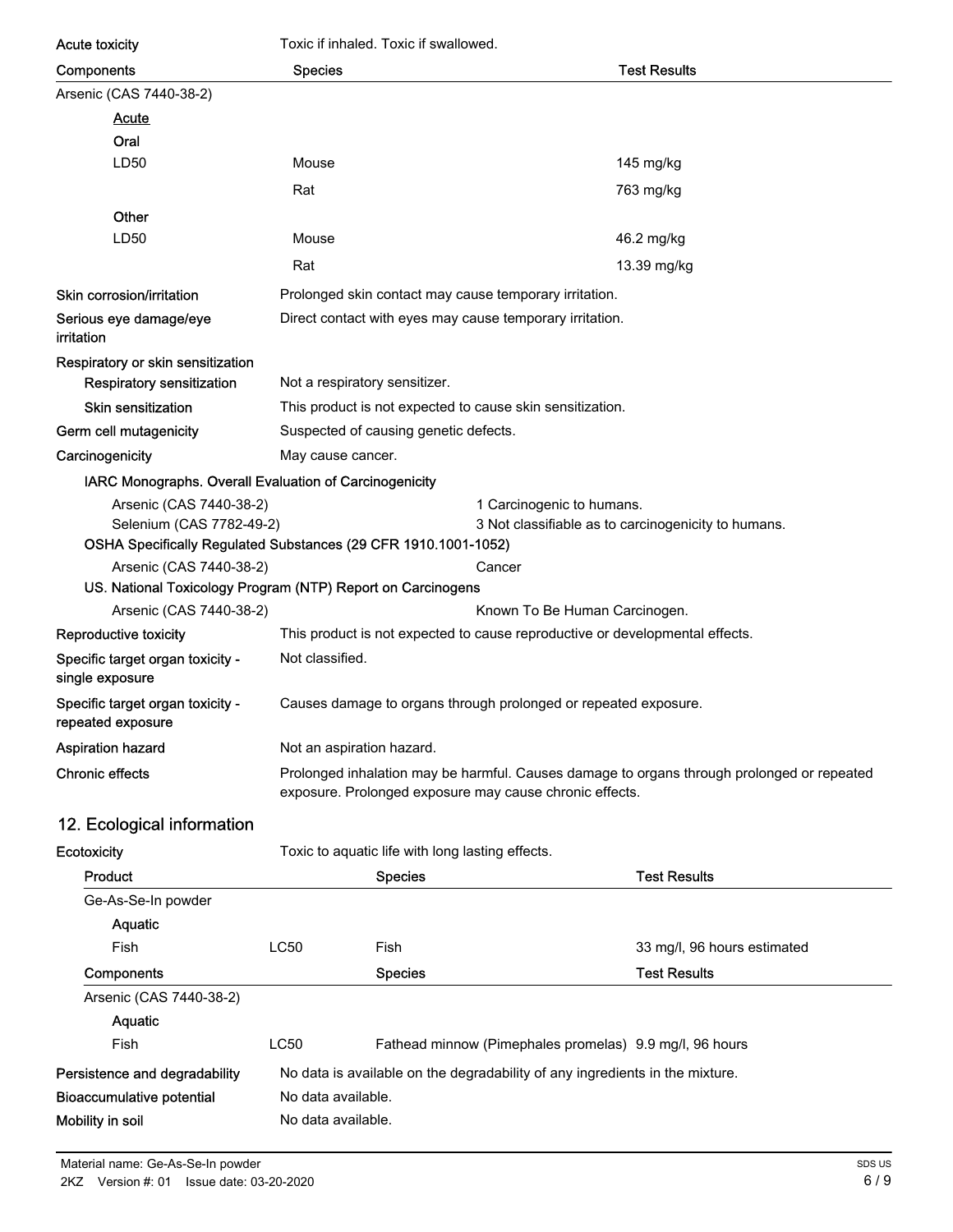| Other adverse effects                                 | No other adverse environmental effects (e.g. ozone depletion, photochemical ozone creation<br>potential, endocrine disruption, global warming potential) are expected from this component.                                                                                                                                                                                                                                           |
|-------------------------------------------------------|--------------------------------------------------------------------------------------------------------------------------------------------------------------------------------------------------------------------------------------------------------------------------------------------------------------------------------------------------------------------------------------------------------------------------------------|
| 13. Disposal considerations                           |                                                                                                                                                                                                                                                                                                                                                                                                                                      |
| <b>Disposal instructions</b>                          | Collect and reclaim or dispose in sealed containers at licensed waste disposal site. Incinerate the<br>material under controlled conditions in an approved incinerator. Do not allow this material to drain<br>into sewers/water supplies. Do not contaminate ponds, waterways or ditches with chemical or<br>used container. Dispose of contents/container in accordance with<br>local/regional/national/international regulations. |
| Local disposal regulations                            | Dispose in accordance with all applicable regulations.                                                                                                                                                                                                                                                                                                                                                                               |
| Hazardous waste code                                  | D004: Waste Arsenic<br>D010: Waste Selenium<br>The waste code should be assigned in discussion between the user, the producer and the waste<br>disposal company.                                                                                                                                                                                                                                                                     |
| Waste from residues / unused<br>products              | Dispose of in accordance with local regulations. Empty containers or liners may retain some<br>product residues. This material and its container must be disposed of in a safe manner (see:<br>Disposal instructions).                                                                                                                                                                                                               |
| Contaminated packaging                                | Since emptied containers may retain product residue, follow label warnings even after container is<br>emptied. Empty containers should be taken to an approved waste handling site for recycling or<br>disposal.                                                                                                                                                                                                                     |
| 14. Transport information                             |                                                                                                                                                                                                                                                                                                                                                                                                                                      |
| <b>DOT</b>                                            |                                                                                                                                                                                                                                                                                                                                                                                                                                      |
| UN number                                             | <b>UN3077</b>                                                                                                                                                                                                                                                                                                                                                                                                                        |
| UN proper shipping name<br>Transport hazard class(es) | Environmentally hazardous substances, solid, n.o.s., MARINE POLLUTANT                                                                                                                                                                                                                                                                                                                                                                |
| <b>Class</b>                                          | 9                                                                                                                                                                                                                                                                                                                                                                                                                                    |
| Subsidiary risk                                       |                                                                                                                                                                                                                                                                                                                                                                                                                                      |
| Label(s)                                              | 9                                                                                                                                                                                                                                                                                                                                                                                                                                    |
| Packing group<br><b>Environmental hazards</b>         | $\mathbf{III}$                                                                                                                                                                                                                                                                                                                                                                                                                       |
| Marine pollutant                                      | Yes                                                                                                                                                                                                                                                                                                                                                                                                                                  |
| Special precautions for user                          | Read safety instructions, SDS and emergency procedures before handling.                                                                                                                                                                                                                                                                                                                                                              |
| Special provisions                                    | 8, 146, 335, A112, B54, IB8, IP3, N20, T1, TP33                                                                                                                                                                                                                                                                                                                                                                                      |
| Packaging exceptions                                  | 155                                                                                                                                                                                                                                                                                                                                                                                                                                  |
| Packaging non bulk                                    | 213                                                                                                                                                                                                                                                                                                                                                                                                                                  |
| Packaging bulk                                        | 240                                                                                                                                                                                                                                                                                                                                                                                                                                  |
| <b>IATA</b>                                           |                                                                                                                                                                                                                                                                                                                                                                                                                                      |
| <b>UN number</b>                                      | <b>UN3077</b>                                                                                                                                                                                                                                                                                                                                                                                                                        |
| UN proper shipping name                               | Environmentally hazardous substance, solid, n.o.s.                                                                                                                                                                                                                                                                                                                                                                                   |
| Transport hazard class(es)                            |                                                                                                                                                                                                                                                                                                                                                                                                                                      |
| <b>Class</b>                                          | 9                                                                                                                                                                                                                                                                                                                                                                                                                                    |
| Subsidiary risk                                       | $\overline{a}$                                                                                                                                                                                                                                                                                                                                                                                                                       |
| Packing group                                         | III                                                                                                                                                                                                                                                                                                                                                                                                                                  |
| <b>Environmental hazards</b>                          | Yes                                                                                                                                                                                                                                                                                                                                                                                                                                  |
| <b>ERG Code</b>                                       | 9L                                                                                                                                                                                                                                                                                                                                                                                                                                   |

| Special precautions for user Read safety instructions, SDS and emergency procedures before handling. |  |  |
|------------------------------------------------------------------------------------------------------|--|--|
|                                                                                                      |  |  |

| Other information |                            |                                                          |  |
|-------------------|----------------------------|----------------------------------------------------------|--|
| aircraft          | Passenger and cargo        | Allowed with restrictions.                               |  |
|                   | Cargo aircraft only        | Allowed with restrictions.                               |  |
| IMDG              |                            |                                                          |  |
| UN number         |                            | UN3077                                                   |  |
|                   | l IN propor objecting name | CMMOONMENTALLY HAZARDOUR SURSTANCE SOUR MOST MARINE ROLL |  |

UN proper shipping name ENVIRONMENTALLY HAZARDOUS SUBSTANCE, SOLID, N.O.S., MARINE POLLUTANT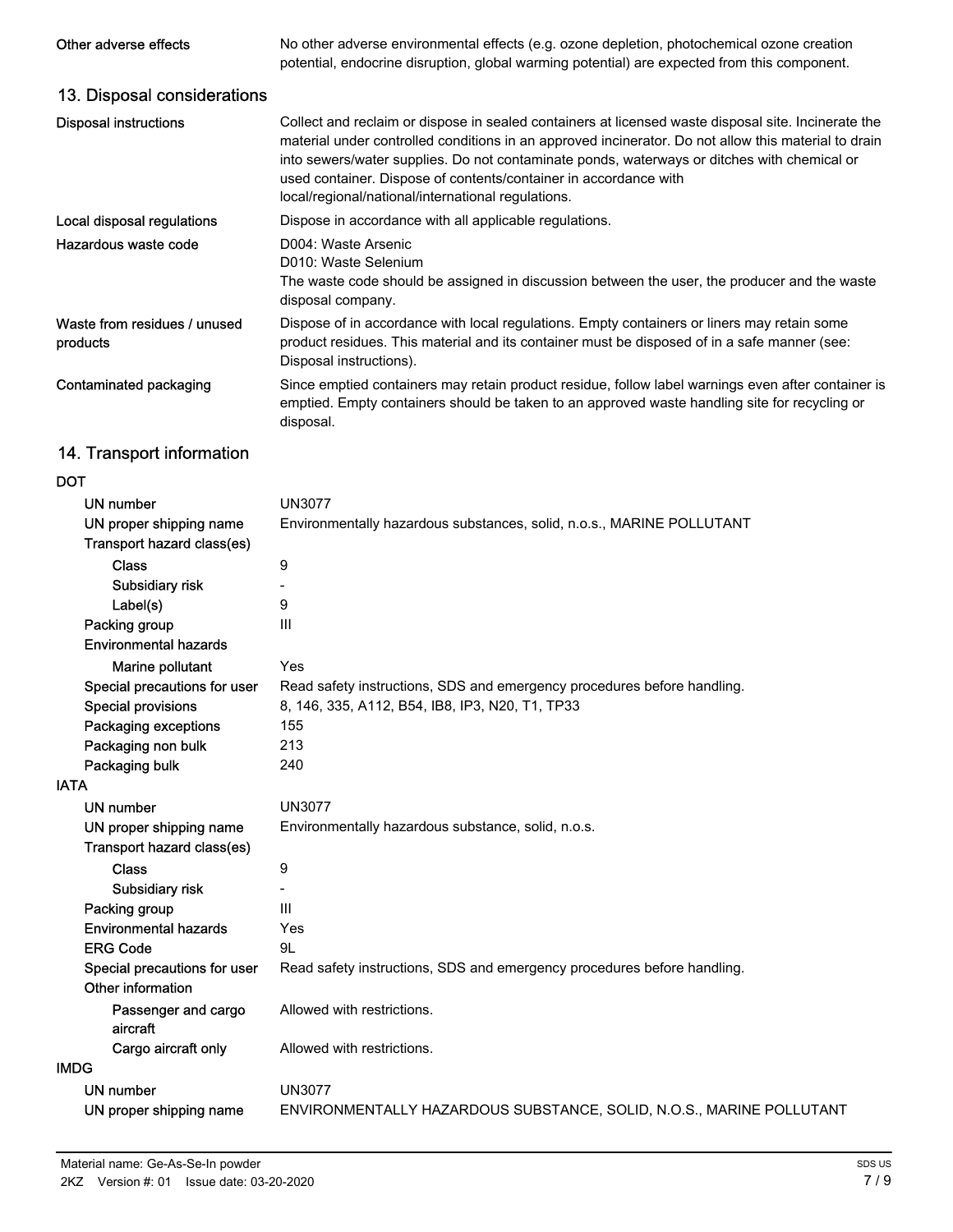| Transport hazard class(es)   |                                                                         |
|------------------------------|-------------------------------------------------------------------------|
| Class                        | 9                                                                       |
| Subsidiary risk              | $\overline{\phantom{0}}$                                                |
| Packing group                | Ш                                                                       |
| <b>Environmental hazards</b> |                                                                         |
| Marine pollutant             | Yes                                                                     |
| <b>EmS</b>                   | $F-A. S-F$                                                              |
| Special precautions for user | Read safety instructions, SDS and emergency procedures before handling. |
| \T. IATA. ILIDA              |                                                                         |



#### Marine pollutant



General information **IMDG Regulated Marine Pollutant. DOT Regulated Marine Pollutant.** 

## 15. Regulatory information

US federal regulations

This product is a "Hazardous Chemical" as defined by the OSHA Hazard Communication Standard, 29 CFR 1910.1200.

#### Toxic Substances Control Act (TSCA)

#### TSCA Section 12(b) Export Notification (40 CFR 707, Subpt. D)

Not regulated.

#### CERCLA Hazardous Substance List (40 CFR 302.4)

| Arsenic (CAS 7440-38-2)  | Listed. |
|--------------------------|---------|
| Selenium (CAS 7782-49-2) | Listed. |

## SARA 304 Emergency release notification

Not regulated.

OSHA Specifically Regulated Substances (29 CFR 1910.1001-1052)

| Arsenic (CAS 7440-38-2) | Cancer |
|-------------------------|--------|
|                         |        |

Liver **Skin** Respiratory irritation Nervous system Acute toxicity

#### Superfund Amendments and Reauthorization Act of 1986 (SARA)

#### SARA 302 Extremely hazardous substance

Not listed.